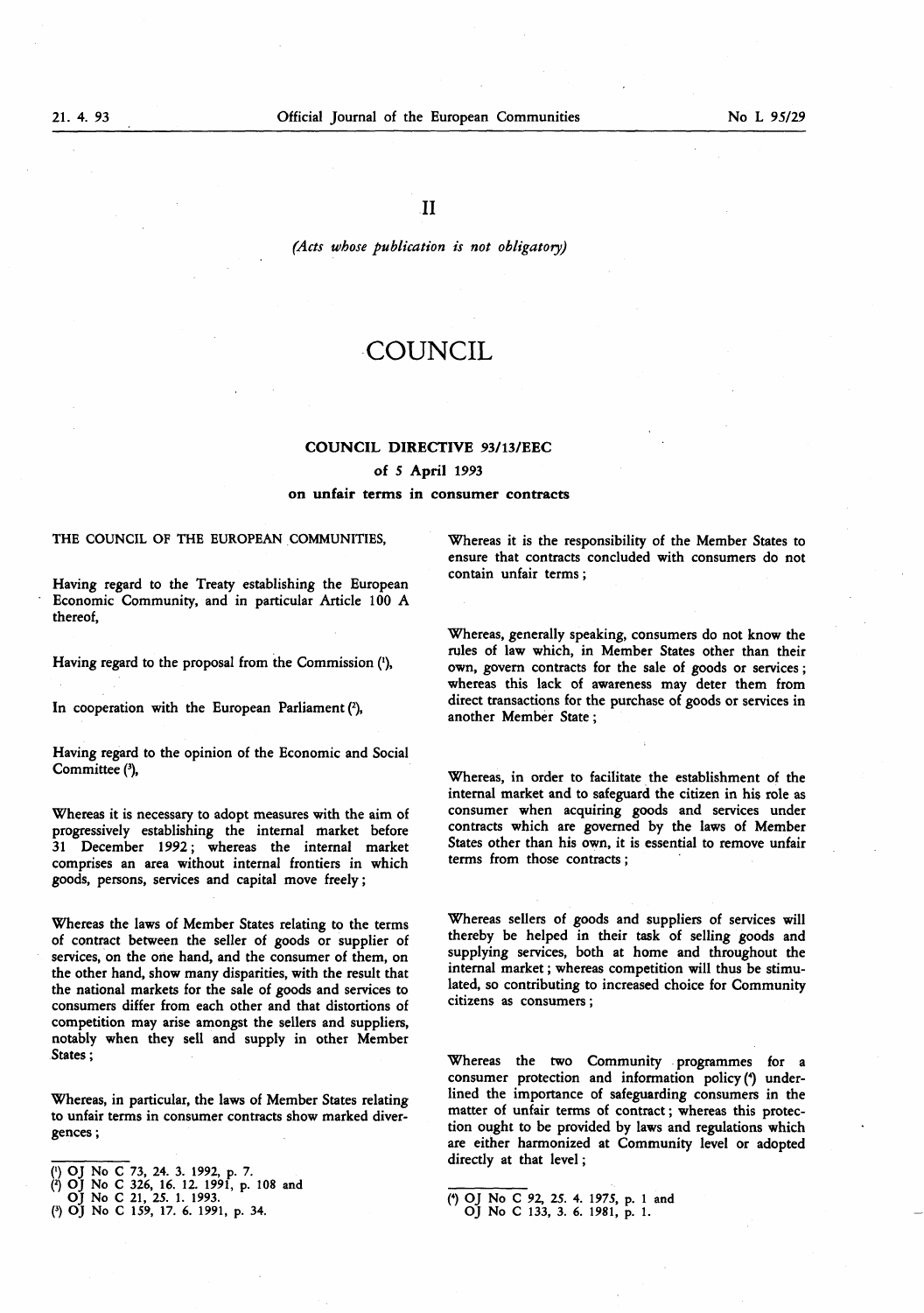Whereas in accordance with the principle laid down under the heading 'Protection of the economic interests of the consumers', as stated in those programmes : 'acquirers of goods and services should be protected against the abuse of power by the seller or supplier, in particular against one-sided standard contracts and the unfair exclusion of essential rights in contracts' ;

Whereas more effective protection of the consumer can be achieved by adopting uniform rules of law in the matter of unfair terms ; whereas those rules should apply to all contracts concluded between sellers or suppliers and consumers ; whereas as a result inter alia contracts relating to employment, contracts relating to succession rights, contracts relating to rights under family law and contracts relating to the incorporation and organization of companies or partnership agreements must be excluded from this Directive ;

Whereas the consumer must receive equal protection under contracts concluded by word of mouth and written contracts regardless, in the latter case, of whether the terms of the contract are contained in one or more documents ;

Whereas, however, as they now stand, national laws allow only partial harmonization to be envisaged ; whereas, in particular, only contractual terms which have not been individually negotiated are covered by this Directive ; whereas Member States should have the option, with due regard for the Treaty, to afford consumers a higher level of protection through national provisions that are more stringent than those of this Directive ;

Whereas the statutory or regulatory provisions of the Member States which directly or indirectly determine the terms of consumer contracts are presumed not to contain unfair terms ; whereas, therefore, it does not appear to be necessary to subject the terms which reflect mandatory statutory or regulatory provisions and the principles or provisions of international conventions to which the Member States or the Community are party ; whereas in that respect the wording 'mandatory statutory or regulatory provisions' in Article <sup>1</sup> (2) also covers rules which, according to the law, shall apply between the contracting parties provided that no other arrangements have been established ;

Whereas Member States must however ensure that unfair terms are not included, particularly because this Directive also applies to trades, business or professions of a public nature ;

Whereas it is necessary to fix in a general way the criteria for assessing the unfair character of contract terms ;

Whereas the assessment, according to the general criteria chosen, of the unfair character of terms, in particular in

sale or supply activities of a public nature providing collective services which take account of solidarity among users, must be supplemented by a means of making an overall evaluation of the different interests involved ; whereas this constitutes the requirement of good faith; whereas, in making an assessment of good faith, particular regard shall be had to the strength of the bargaining positions of the parties, whether the consumer had an inducement to agree to the term and whether the goods or services were sold or supplied to the special order of the consumer ; whereas the requirement of good faith may be satisfied by the seller or supplier where he deals fairly and equitably with the other party whose legitimate interests he has to take into account ;

Whereas, for the purposes of this Directive, the annexed list of terms can be of indicative value only and, because of the cause of the minimal character of the Directive, the scope of these terms may be the subject of amplification or more restrictive editing by the Member States in their national laws ;

Whereas the nature of goods or services should have an influence on assessing the unfairness of contractual terms ;

Whereas, for the purposes of this Directive, assessment of unfair character shall not be made of terms which describe the main subject matter of the contract nor the quality/price ratio of the goods or services supplied ; whereas the main subject matter of the contract and the price/quality ratio may nevertheless be taken into account in assessing the fairness of other terms ; whereas it follows, inter alia, that in insurance contracts, the terms which clearly define or circumscribe the insured risk and the insurer's liability shall not be subject to such assessment since these restrictions are taken into account in calculating the premium paid by the consumer ;

Whereas contracts should be drafted in plain, intelligible language, the consumer should actually be given an opportunity to examine all the terms and, if in doubt, the interpretation most favourable to the consumer should prevail ;

Whereas Member States should ensure that unfair terms are not used in contracts concluded with consumers by a seller or supplier and that if, nevertheless, such terms are so used, they will not bind the consumer, and the contract will continue to bind the parties upon those terms if it is capable of continuing in existence without the unfair provisions ;

Whereas there is a risk that, in certain cases, the consumer may be deprived of protection under this Directive by designating the law of a non-Member country as the law applicable to the contract ; whereas provisions should therefore be included in this Directive designed to avert this risk ;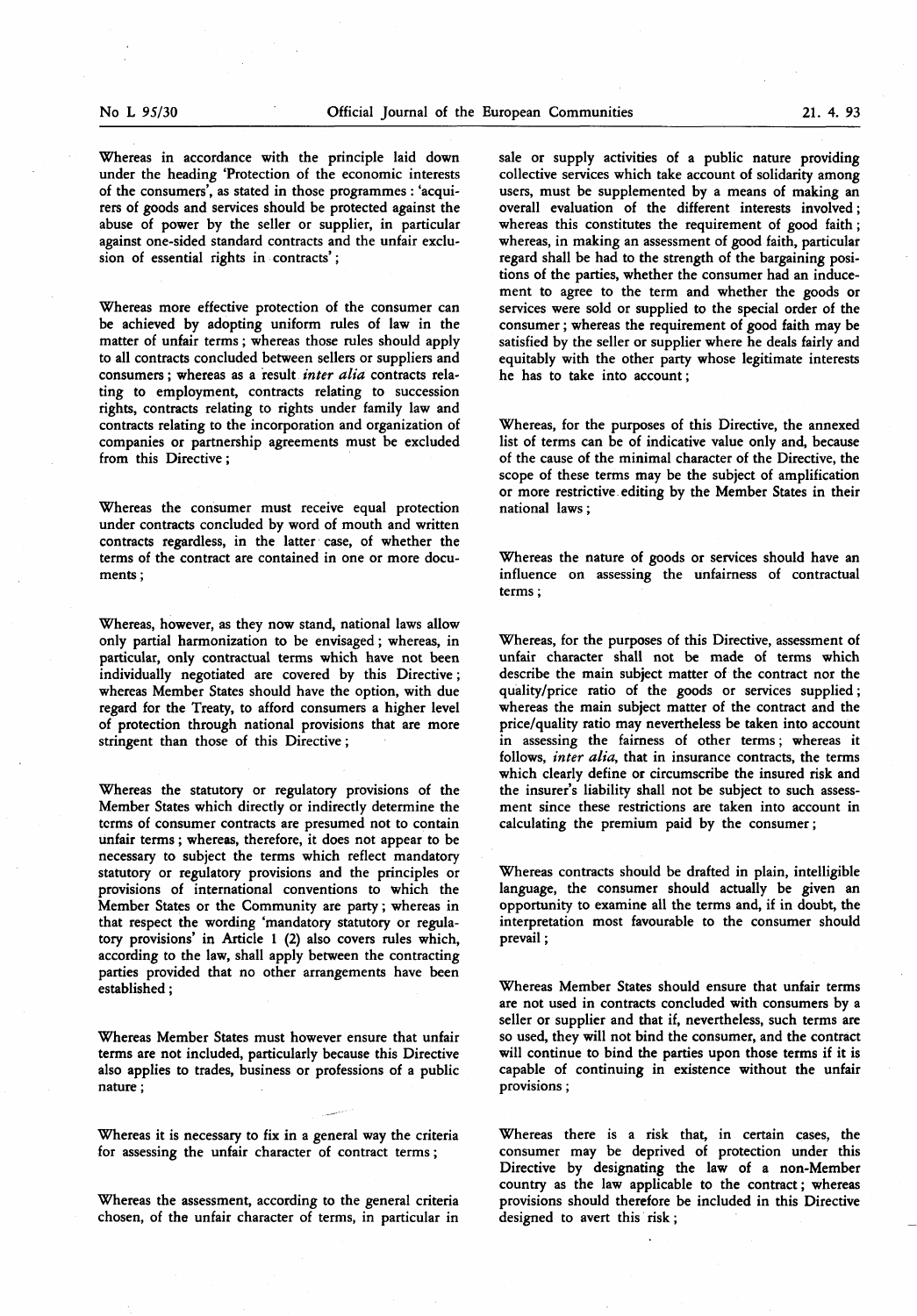Whereas persons or organizations, if regarded under the law of a Member State as having a legitimate interest in the matter, must have facilities for initiating proceedings concerning terms of contract drawn up for general use in contracts concluded with consumers, and in particular unfair terms, either before a court or before an administrative authority competent to decide upon complaints or to initiate appropriate legal proceedings ; whereas this possibility does not, however, entail prior verification of the general conditions obtaining in individual economic sectors ;

Whereas the courts or administrative authorities of the Member States must have at their disposal adequate and effective means of preventing the continued application of unfair terms in consumer contracts,

HAS ADOPTED THIS DIRECTIVE :

# Article <sup>1</sup>

1. The purpose of this Directive is to approximate the laws, regulations and administrative provisions of the Member States relating to unfair terms in contracts concluded between a seller or supplier and a consumer.

2. The contractual terms which reflect mandatory statutory or regulatory provisions and the provisions or principles of international conventions to which the Member States or the Community are party, particularly in the transport area, shall not be subject to the provisions of this Directive.

# Article 2

For the purposes of this Directive :

- (a) 'unfair terms' means the contractual terms defined in Article 3 ;
- (b) 'consumer' means any natural person who, in contracts covered by this Directive, is acting for purposes which are outside his trade, business or profession ;
- (c) 'seller or supplier' means any natural or legal person who, in contracts covered by this Directive, is acting for purposes relating to his trade, business or profession, whether publicly owned or privately owned.

# Article 3

1. A contractual term which has not been individually negotiated shall be regarded as unfair if, contrary to the requirement of good faith, it causes a significant imbalance in the parties' rights and obligations arising under the contract, to the detriment of the consumer.

2. A term shall always be regarded as not individually negotiated where it has been drafted in advance and the consumer has therefore not been able to influence the substance of the term, particularly in the context of a pre-formulated standard contract.

The fact that certain aspects of a term or one specific term have been individually negotiated shall not exclude the application of this Article to the rest of a contract if an overall assessment of the contract indicates that it is nevertheless a pre-formulated standard contract.

Where any seller or supplier claims that a standard term has been individually negotiated, the burden of proof in this respect shall be incumbent on him.

3. The Annex shall contain an indicative and non-exhaustive list of the terms which may be regarded as unfair.

# Article 4

1. Without prejudice to Article 7, the unfairness of a contractual term shall be assessed, taking into account the nature of the goods or services for which the contract was concluded and by referring, at the time of conclusion of the contract, to all the circumstances attending the conclusion of the contract and to all the other terms of the contract or of another contract on which it is dependent.

2. Assessment of the unfair nature of the terms shall relate neither to the definition of the main subject matter of the contract nor to the adequacy of the price and remuneration, on the one hand, as against the services or goods supplies in exchange, on the other, in so far as these terms are in plain intelligible language.

# Article 5

In the case of contracts where all or certain terms offered to the consumer are in writing, these terms must always be drafted in plain, intelligible language. Where there is doubt about the meaning of a term, the interpretation most favourable to the consumer shall prevail. This rule on interpretation shall not apply in the context of the procedures laid down in Article 7 (2).

#### Article 6

Member States shall lay down that unfair terms used in a contract concluded with a consumer by a seller or supplier shall, as provided for under their national law, not be binding on the consumer and that the contract shall continue to bind the parties upon those terms if it is capable of continuing in existence without the unfair terms.

2. Member States shall take the necessary measures to ensure that the consumer does not lose the protection granted by this Directive by virtue of the choice of the law of a non-Member country as the law applicable to the contract if the latter has a close connection with the territory of the Member States.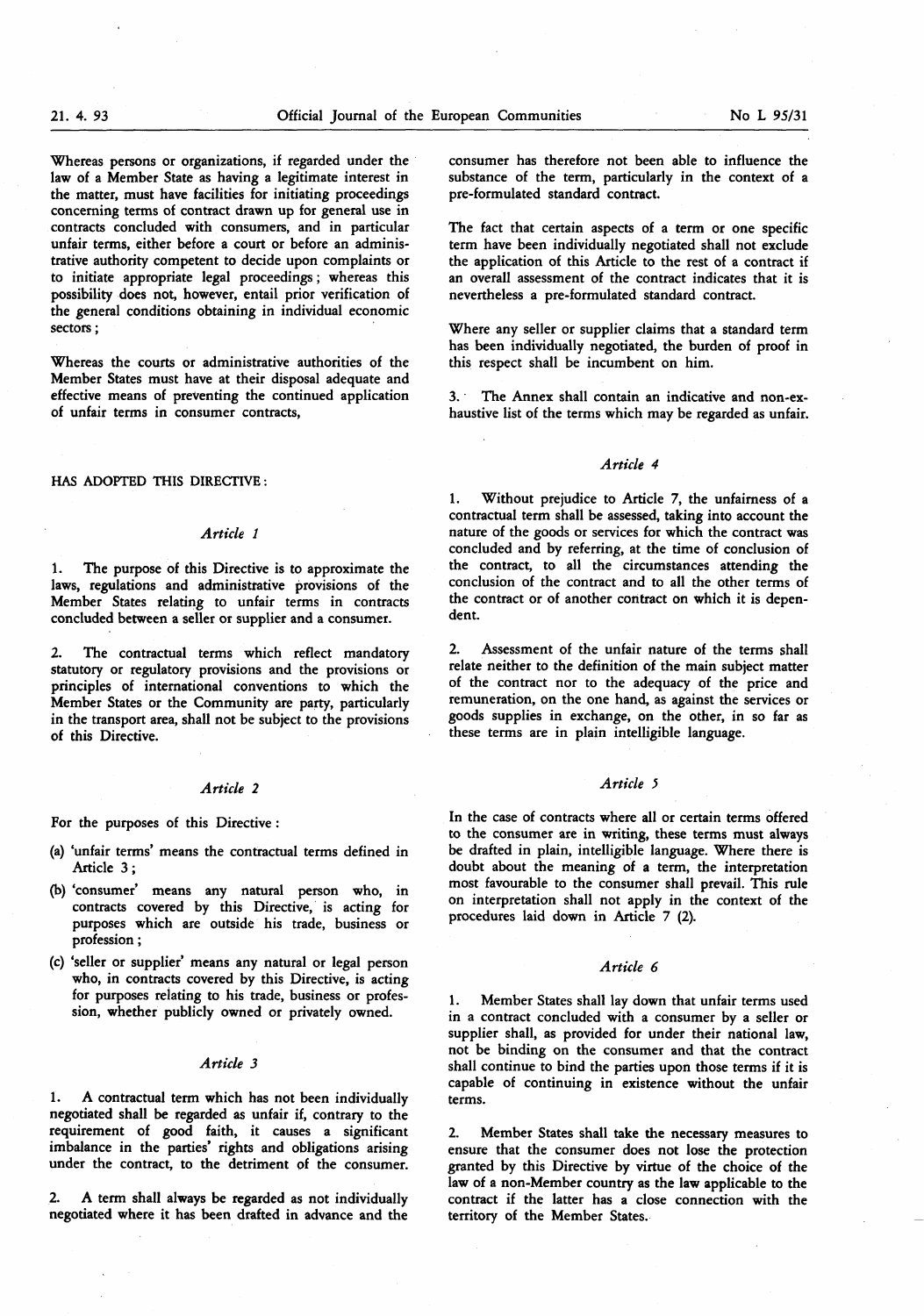# Article 7

1. Member States shall ensure that, in the interests of consumers and of competitors, adequate and effective means exist to prevent the continued use of unfair terms in contracts concluded with consumers by sellers or suppliers.

2. The means referred to in paragraph <sup>1</sup> shall include provisions whereby persons or organizations, having a legitimate interest under national law in protecting consumers, may take action according to the national law concerned before the courts or before competent administrative bodies for a decision as to whether contractual terms drawn up for general use are unfair, so that they can apply appropriate and effective means to prevent the continued use of such terms.

3. With due regard for national laws, the legal remedies referred to in paragraph 2 may be directed separately or jointly against a number of sellers or suppliers from the same economic sector or their associations which use or recommend the use of the same general contractual terms or similar terms.

#### Article 8

Member States may adopt or retain the most stringent provisions compatible with the Treaty in the area covered by this Directive, to ensure a maximum degree of protection for the consumer.

#### Article 9

The Commission shall present a report to the European Parliament and to the Council concerning the application of this Directive five years at the latest after the date in Article 10 (1).

# Article 10

1. Member States shall bring into force the laws, regulations and administrative provisions necessary to comply with this Directive no later than 31 December 1994. They shall forthwith inform the Commission thereof.

These provisions shall be applicable to all contracts concluded after 31 December 1994.

2. When Member States adopt these measures, they shall contain a reference to this Directive or shall be accompanied by such reference on the occasion of their official publication. The methods of making such a reference shall be laid down by the Member States.

3. Member States shall communicate the main provisions of national law which they adopt in the field covered by this Directive to the Commission.

#### Article 11

This Directive is addressed to the Member States.

Done at Luxembourg, 5 April 1993.

# For the Council The President N. HELVEG PETERSEN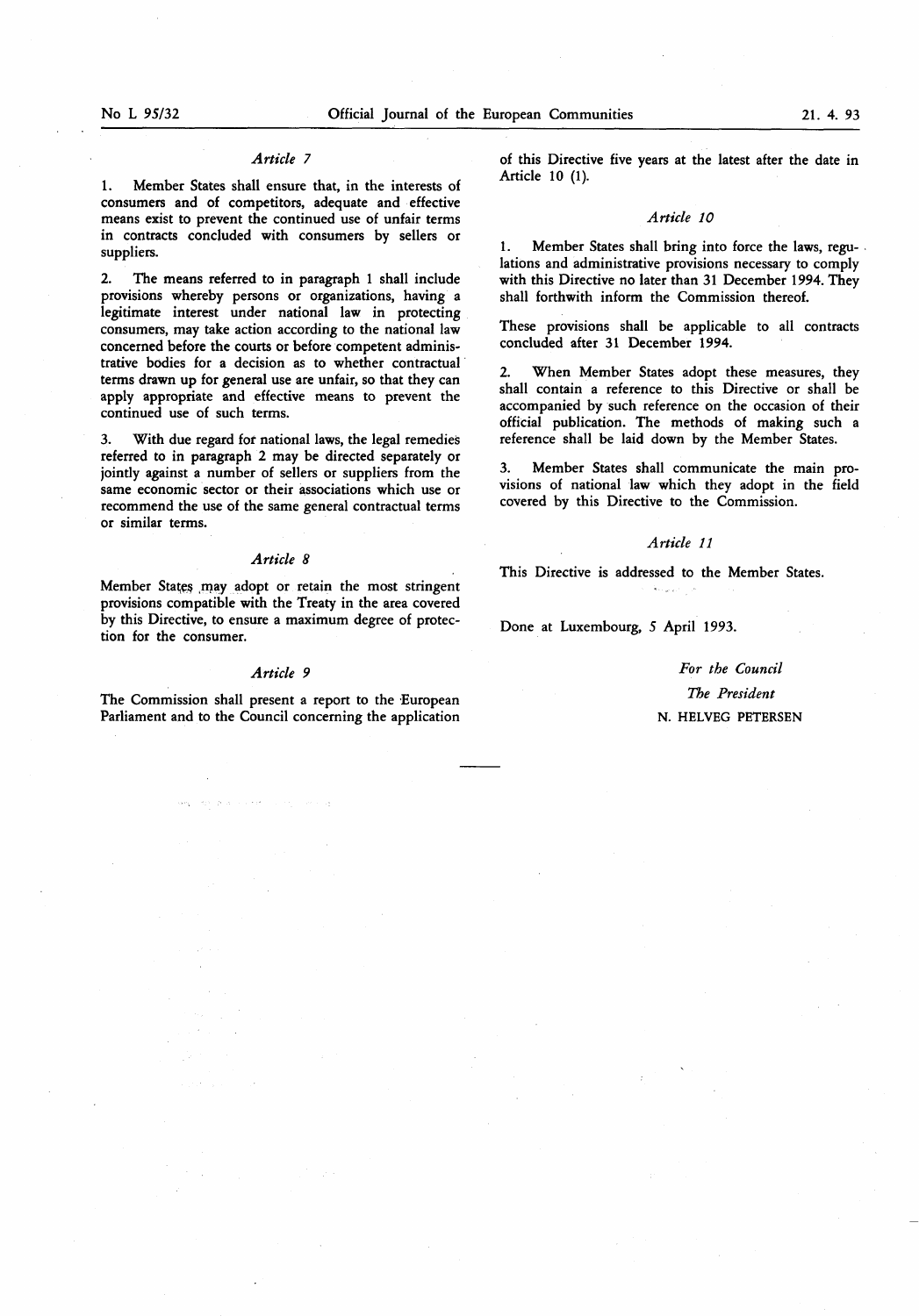#### ANNEX

#### TERMS REFERRED TO IN ARTICLE <sup>3</sup> (3)

1. Terms which have the object or effect of:

- (a) excluding or limiting the legal liability of a seller or supplier in the event of the death of a consumer or personal injury to the latter resulting from an act or omission of that seller or supplier ;
- (b) inappropriately excluding or limiting the legal rights of the consumer  $vis-d-vis$  the seller or supplier or another party in the event of total or partial non-performance or inadequate performance by the seller or supplier of any of the contractual obligations, including the option of offsetting a debt owed to the seller or supplier against any claim which the consumer may have against him ;
- (c) making an agreement binding on the consumer whereas provision of services by the seller or supplier is subject to a condition whose realization depends on his own will alone ;
- (d) permitting the seller or supplier to retain sums paid by the consumer where the latter decides not to conclude or perform the contract, without providing for the consumer to receive compensation of an equivalent amount from the seller or supplier where the latter is the party cancelling the contract ;
- (e) requiring any consumer who fails to fulfil his obligation to pay a disproportionately high sum in compensation ;
- (f) authorizing the seller or supplier to dissolve the contract on a discretionary basis where the same facility is not granted to the consumer, or permitting the seller or supplier to retain the sums paid for services not yet supplied by him where it is the seller or supplier himself who dissolves the contract ;
- (g) enabling the seller or supplier to terminate a contract of indeterminate duration without reasonable notice except where there are serious grounds for doing so ;
- (h) automatically extending a contract of fixed duration where the consumer does not indicate otherwise, when the deadline fixed for the consumer to express this desire not to extend the contract is unreasonably early ;
- (i) irrevocably binding the consumer to terms with which he had no real opportunity of becoming acquainted before the conclusion of the contract ;
- (j) enabling the seller or supplier to alter the terms of the contract unilaterally without a valid reason which is specified in the contract ;
- (k) enabling the seller or supplier to alter unilaterally without a valid reason any characteristics of the product or service to be provided ;
- providing for the price of goods to be determined at the time of delivery or allowing a seller of goods or supplier of services to increase their price without in both cases giving the consumer the corresponding right to cancel the contract if the final price is too high in relation to the price agreed when the contract was concluded;
- (m) giving the seller or supplier the right to determine whether the goods or services supplied are in conformity with the contract, or giving him the exclusive right to interpret any term of the contract ;
- (n) limiting the seller's or supplier's obligation to respect commitments undertaken by his agents or making his commitments subject to compliance with a particular formality ;
- (o) obliging the consumer to fulfil all his obligations where the seller or supplier does not perform his ;
- (p) giving the seller or supplier the possibility of transferring his rights and obligations under the contract, where this may serve to reduce the guarantees for the consumer, without the latter's agreement;
- (q) excluding or hindering the consumer's right to take legal action or exercise any other legal remedy, particularly by requiring the consumer to take disputes exclusively to arbitration not covered by legal provisions, unduly restricting the evidence available to him or imposing on him a burden of proof which, according to the applicable law, should lie with another party to the contract.

#### 2. Scope of subparagraphs (g), (j) and (1)

(a) Subparagraph (g) is without hindrance to terms by which a supplier of financial services reserves the right to terminate unilaterally a contract of indeterminate duration without notice where there is a valid reason, provided that the supplier is required to inform the other contracting party or parties thereof immediately.